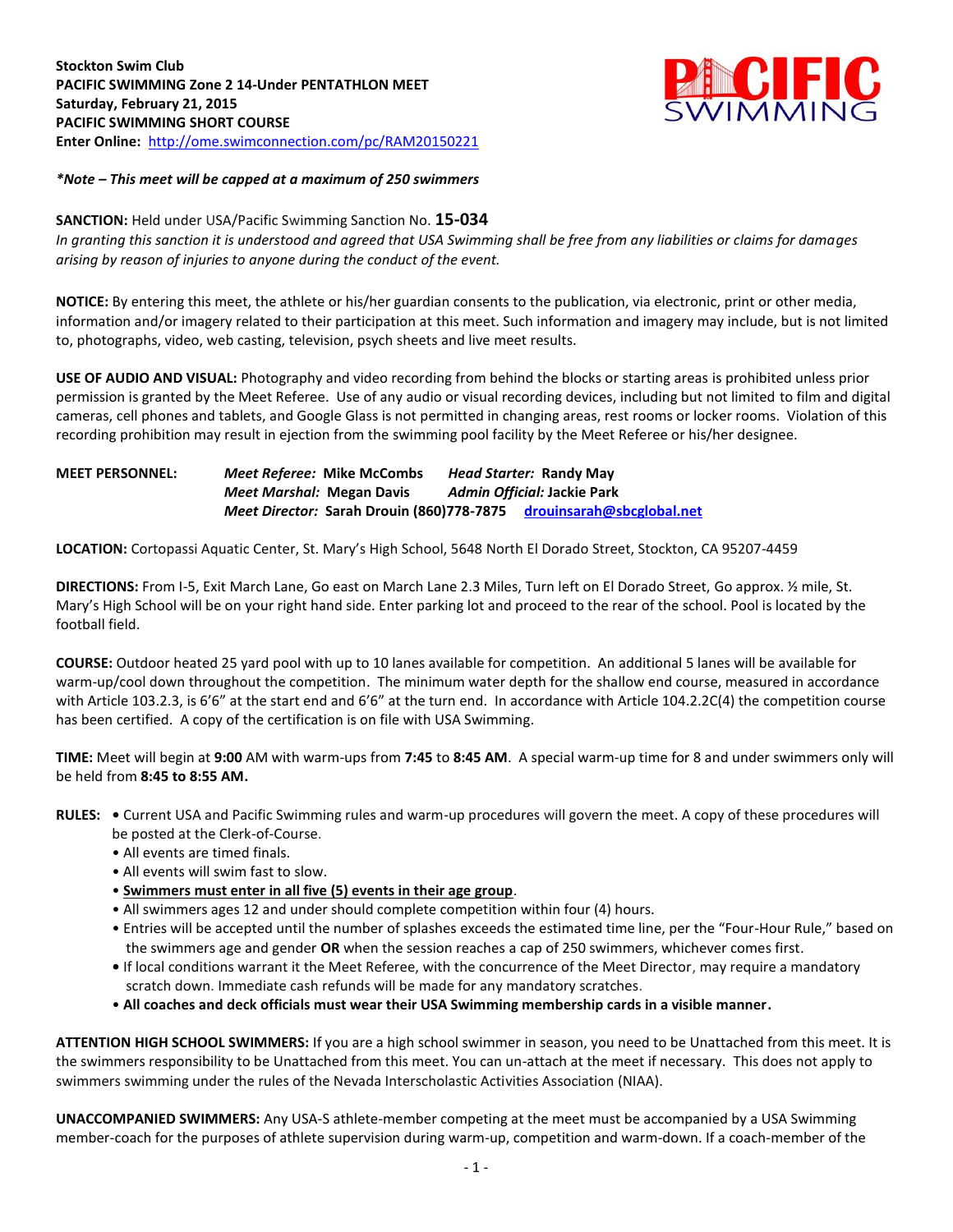athlete's USA-S Club does not attend the meet to serve in said supervisory capacity, it is the responsibility of the swimmer or the swimmer's legal guardian to arrange for supervision by a USA-S member-coach. The Meet Director or Meet Referee may assist the swimmer in making arrangements for such supervision; however, it is recommended that such arrangements be made in advance of the meet by the athlete's USA-S Club Member-Coach.

**RACING STARTS:** Swimmers must be certified by a USA-S member-coach as being proficient in performing a racing start, or must start the race in the water. It is the responsibility of the swimmer or the swimmer's legal guardian to ensure compliance with this requirement.

**RESTRICTIONS:** • Smoking and the use of other tobacco products is prohibited on the pool deck, in the locker rooms, in spectator seating, on standing areas and in all areas used by swimmers, during the meet and during warm-up periods.

- Sale and use of alcoholic beverages is prohibited in all areas of the meet venue.
- No glass containers are allowed in the meet venue.
- No propane heater is permitted except for snack bar/meet operations.
- All shelters must be properly secured.
- Changing into or out of swimsuits other than in locker rooms or other designated areas is prohibited.
- Destructive devices, including, but not limited to, explosive devices and equipment, firearms (open or concealed), blades, knives, mace, stun guns, and blunt objects are strictly prohibited in the swimming facility and its surrounding areas. If observed, the Meet Referee and his/her designee may ask that these devices be stored safely away from the public or removed from the facility. Noncompliance may result in the reporting to law enforcement authorities and ejection from the facility. Law enforcement officers (LEO) are exempt per applicable laws.
- **ELIGIBILITY:** Swimmers must be current members of USA-S and enter their name and registration number on the meet entry card as they are shown on their Registration Card. If this is not done, it may be difficult to match the swimmer with the registration and times database. The meet host will check all swimmer registrations against the SWIMS database and if not found to be registered, the Meet Director shall accept the registration at the meet (a \$10 surcharge will be added to the regular registration fee). Duplicate registrations will be refunded by mail.
	- Entries with **"NO TIME" will not be ACCEPTED.**
	- Entry times submitted for this meet will be checked against a computer database and may be changed in accordance with Pacific Swimming Entry Time Verification Procedures.
	- Disabled swimmers are welcome to attend this meet and should contact the Meet Director or Meet Referee regarding and special accommodations on entry times and seeding per Pacific Swimming policy.
	- The swimmer's age will be the age of the swimmer on the first day of the meet.

**ENTRY PRIORITY:** Zone 2 entries postmarked or entered online by 11:59 on January 31 will be given priority acceptance. All entries from all other Pacific LSC Zones and other LSC's either postmarked, entered online, or hand delivered by the entry deadline will be considered in the order that they were received**.** 

**ENTRY FEES:** \$4.00 per event plus an \$8.00 participation fee per swimmer. Entries will be rejected if payment is not sent at time of request.

**ONLINE ENTRIES:** To enter online go to **<http://ome.swimconnection.com/pc/RAM20150221>** to receive an immediate entry confirmation. This method requires payment by credit card. Swim Connection, LLC charges a processing fee for this service, equal to \$1 per swimmer plus 5% of the total Entry Fees. Please note that the processing fee is a separate fee from the Entry Fees. If you do not wish to pay the processing fee, enter the meet using a mail entry. **Entering online is a convenience, is completely voluntary, and is in no way required or expected of a swimmer by Pacific Swimming.** Online entries will be accepted through **Tuesday, February 10, 2015.**

**MAILED OR HAND DELIVERED ENTRIES**: Entries must be on the attached consolidated entry form. Forms must be filled out completely and printed clearly with swimmers best time. Entries must be postmarked by midnight, **Tuesday, February 10, 2015** or hand delivered by **6:30 p.m. Tuesday, February 10, 2015**. No late entries will be accepted. No refunds will be made, except mandatory scratch downs. Requests for confirmation of receipt of entries should include a self-addressed envelope.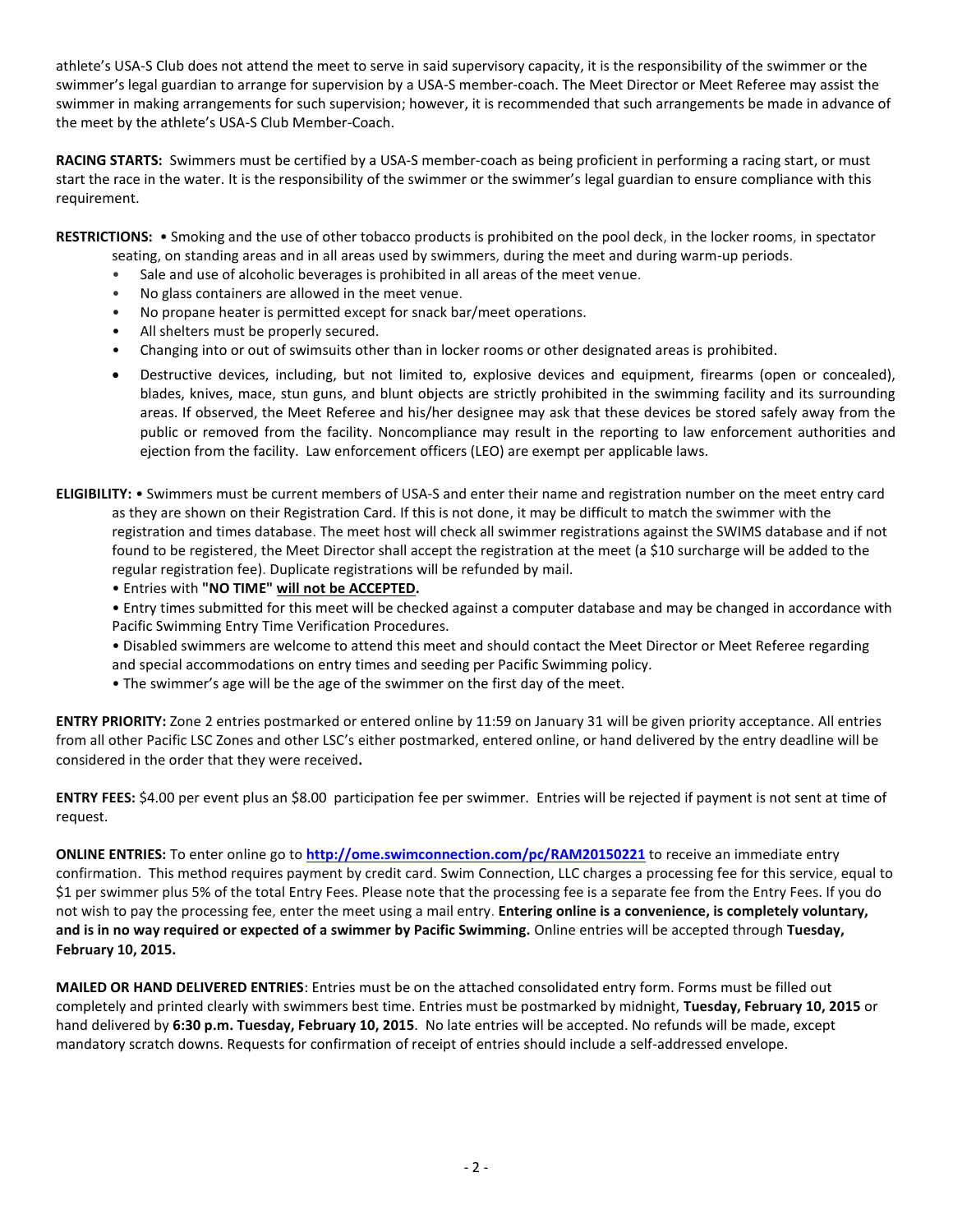# **Make check payable to**: Stockton Swim Club **Mail/hand deliver entries to:** Stockton Swim Club Attn: Swim Meet Entries 7617 N. Pershing Ave. Stockton, CA 95207

**CHECK-IN:** The meet will be deck seeded. Swimmers must check-in at the Clerk-of-Course. Close of check-in for all individual events shall be no more than 60 minutes before the estimated time of the start of the first heat of the event. No event shall be closed more than 30 minutes before the scheduled start of the session. Swimmers who do not check in will not be seeded and will not be allowed to compete in that event.

**SCRATCHES:** Any swimmers not reporting for or competing in an individual timed final event that they have checked in for shall not be penalized. Swimmers who must withdraw from an event after it is seeded are requested to inform the referee immediately.

**AWARDS:** Awards will be given to the swimmers with the top three cumulative times within each age group (8 & under, 9-10, 11-12, 13-14). Swimmers must participate in all five events to be eligible to receive a top swimmer award. All awards must be picked up during the meet. Awards will not be mailed or delivered.

**ADMISSION:** Free. A program will be available for a reasonable price.

**SNACK BAR & HOSPITALITY:** A limited snack bar will be available throughout the competition. Coaches and working deck officials will be provided a light lunch. Hospitality will serve refreshments to timers and volunteers.

**MISCELLANEOUS:** No overnight parking is allowed. Facilities will not be provided after meet hours

**MINIMUM OFFICIALS:** The Meet Referee shall conduct an inventory of Officials and shall compare the number of swimmers entered against the number of Officials that worked representing each team per day of the meet. Those teams who have not provided sufficient Officials in a day of the meet, in accordance with the table below, will be fined \$100 per missing Official per day.

| Club swimmers entered in session | Trained and carded officials requested |
|----------------------------------|----------------------------------------|
| $1 - 10$                         |                                        |
| $11 - 25$                        |                                        |
| $26 - 50$                        |                                        |
| 51-75                            |                                        |
| 76-100                           |                                        |
| Every 20 Swimmers over 100       |                                        |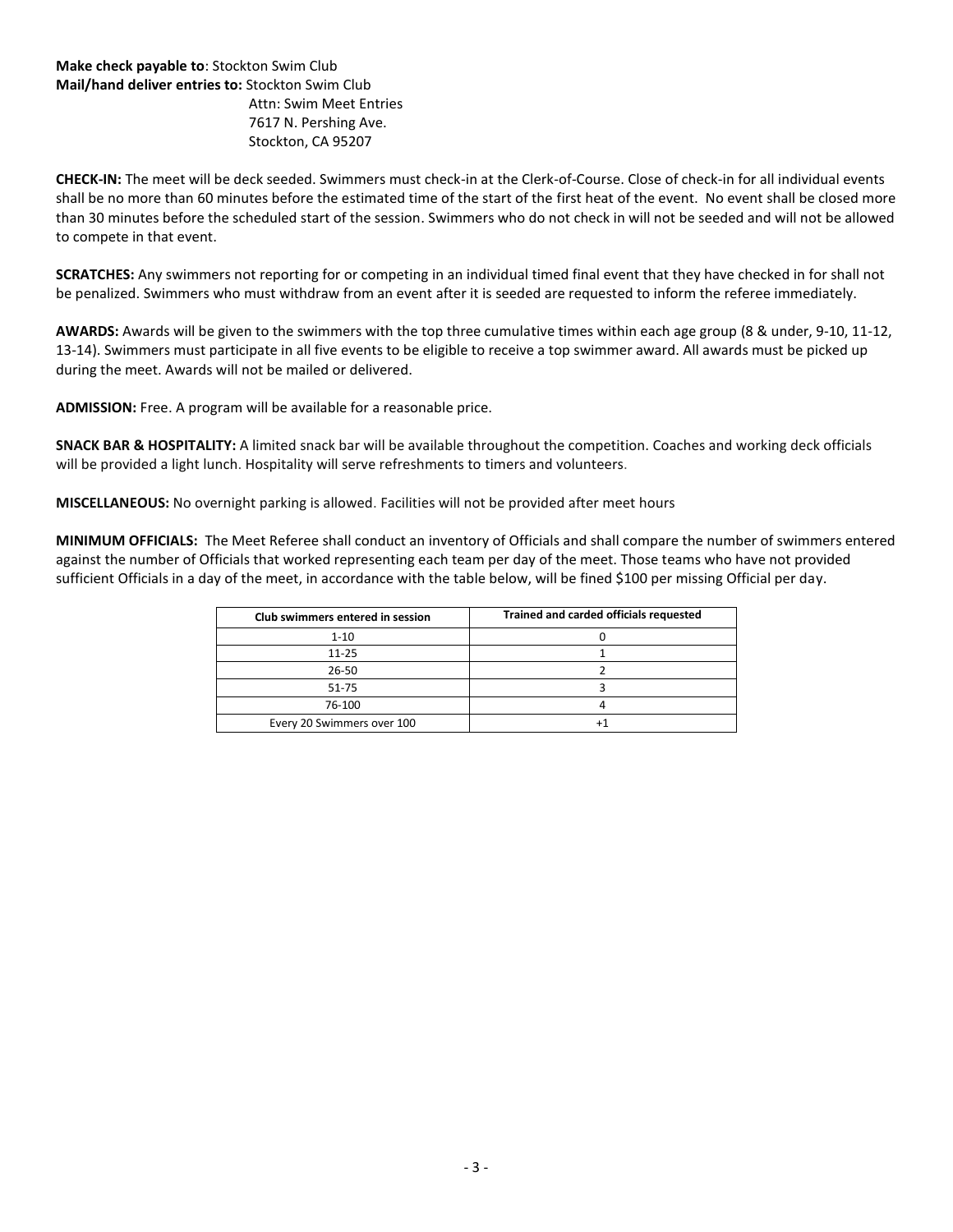## **EVENT SUMMARY**

| 8 & Under | $9 - 10$      | $11 - 12$     | $13 - 14$      |  |  |
|-----------|---------------|---------------|----------------|--|--|
| 50 Free   | 50 Free       | 100 Free      | 100 Free       |  |  |
| 25 Flv    | <b>50 Fly</b> | <b>50 Flv</b> | <b>100 Flv</b> |  |  |
| 25 Back   | 50 Back       | 50 Back       | 100 Back       |  |  |
| 25 Breast | 50 Breast     | 50 Breast     | 100 Breast     |  |  |
| 100 IM    | 100 IM        | 100 IM        | 100 IM         |  |  |

### **ORDER OF EVENTS**

| Saturday, February 21, 2015 |                  |               |                     |  |  |  |  |
|-----------------------------|------------------|---------------|---------------------|--|--|--|--|
| <b>GIRLS Event #</b>        | <b>AGE GROUP</b> | <b>EVENT</b>  | <b>BOYS Event #</b> |  |  |  |  |
| 1                           | 13-14            | 100 Free      | $\overline{2}$      |  |  |  |  |
| 3                           | $11 - 12$        | 100Free       | $\overline{4}$      |  |  |  |  |
| 5                           | $9 - 10$         | 50 Free       | 6                   |  |  |  |  |
| $\overline{7}$              | 8-Under          | 50 Free       | 8                   |  |  |  |  |
| 9                           | 13-14            | 100 Fly       | 10                  |  |  |  |  |
| 11                          | $11 - 12$        | 50 Fly        | 12                  |  |  |  |  |
| 13                          | $9 - 10$         | <b>50 Fly</b> | 14                  |  |  |  |  |
| 15                          | 8-Under          | 25 Fly        | 16                  |  |  |  |  |
| 17                          | $13 - 14$        | 100 Back      | 18                  |  |  |  |  |
| 19                          | $11 - 12$        | 50 Back       | 20                  |  |  |  |  |
| 21                          | $9 - 10$         | 50 Back       | 22                  |  |  |  |  |
| 23                          | 8-Under          | 25 Back       | 24                  |  |  |  |  |
| 25                          | 13-14            | 100 Breast    | 26                  |  |  |  |  |
| 27                          | $11 - 12$        | 50 Breast     | 28                  |  |  |  |  |
| 29                          | $9 - 10$         | 50 Breast     | 30                  |  |  |  |  |
| 31                          | 8-Under          | 25 Breast     | 32                  |  |  |  |  |
| 33                          | 13-14            | 100 IM        | 34                  |  |  |  |  |
| 35                          | $11 - 12$        | 100 IM        | 36                  |  |  |  |  |
| 37                          | $9 - 10$         | 100 IM        | 38                  |  |  |  |  |
| 39                          | 8-Under          | 100 IM        | 40                  |  |  |  |  |